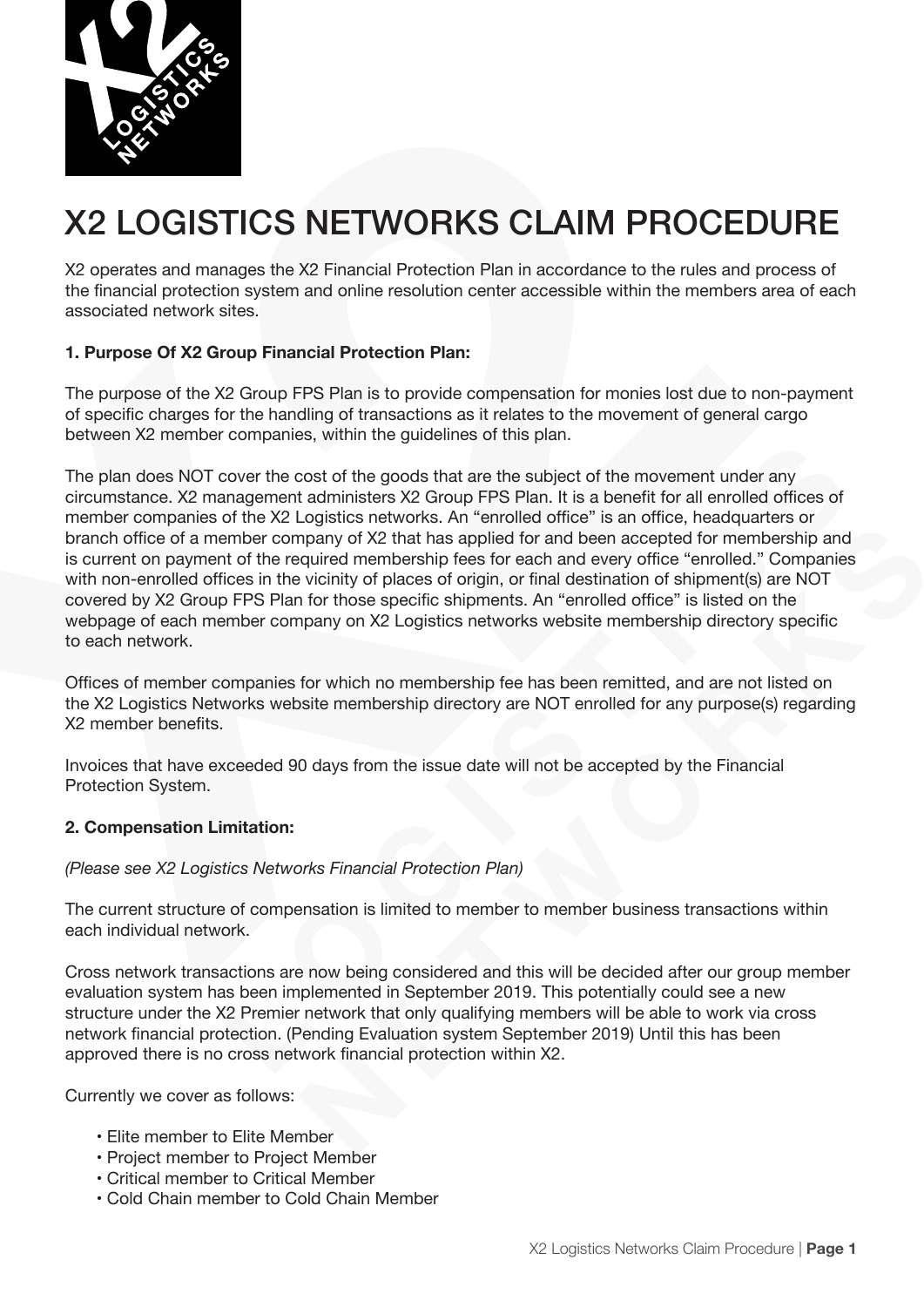

- Asia Global member to Asia Global Member
- Mover member to Mover member

## **3. X2 Claims Procedures:**

**a.** Claims to X2 FPS Protection Plan must be filed within 150 days of the date of the unpaid invoice(s) and during the coverage period. No claims will be accepted for invoice(s) dated LESS than 90 days old, or more than 150 days from the date of the invoice(s). (See Exclusions below and in the FPS Protection Plan). Claims must be submitted AFTER the 90th day but before the 151st day from the date of the invoice(s).

**b.** Claims must be submitted via the online 'Resolution Center' and submitted in writing via email to claims@x2logisticsnetworks.com. Claims must be received by X2 within the time frame indicated in para 3, sub para (a.) above.

**c.** A claimant must disclose to X2 all other networks to which their company or any of its enrolled branches hold membership, the claimant will have to provide the full members list of which the company and their branches are enrolled. If the claimant does not provide this information, or if X2 determines the information provided is incorrect or incomplete, the claim will be rejected.

**d.** Any payments received by a claimant from a debtor company after the filing of a claim must be applied towards the claim, beginning with the oldest invoice(s) protected by the claim.

**e.** X2 FPS Protection Plan Team will acknowledge claim upon receipt and will conduct a preliminary investigation, after which a preliminary determination will be reached: If it is determined that a dispute exists, both parties will be notified and the X2 FPS Protection Plan file suspended pending resolution of the dispute.

**f.** ALL disputes MUST be filed within 150 Days of the cargo movement. Disputes over one year old will be closed with no action taken other than notification to the parties of the closure.

**g.** For the purposes of this procedure, a "dispute" will be defined as a situation in which a debt is unpaid for cause, and not simply due to lack of message acknowledgement or financial difficulties.

**h.** X2 and its affiliates will NOT process any disputes involving non-enrolled offices.

**i.** When submitting a claim, the reporting member must complete the official "X2 FPS Protection Plan Claim form" and email to claims@x2logisticsnetworks.com along with the claim form, all supporting documents such as invoices, statement of account, master and house shipping documents (MAWB, HAWB, MB/L, HB/L), delivery receipts, communications, etc. must be supplied to X2 FPS Protection Plan Team as the X2 Management will be required to review entire file before approving.

**j.** During a claims investigation, if it is determined that a party to the claim knowingly presented, or caused to be presented a false claim, or knowingly made, used, or caused to be made or used, a false record, document or statement material to the claim, then such claim will be CLOSED and no payment will be forthcoming.

**k.** Once a claim is raised and all relevant information is handed over to X2 Management, this will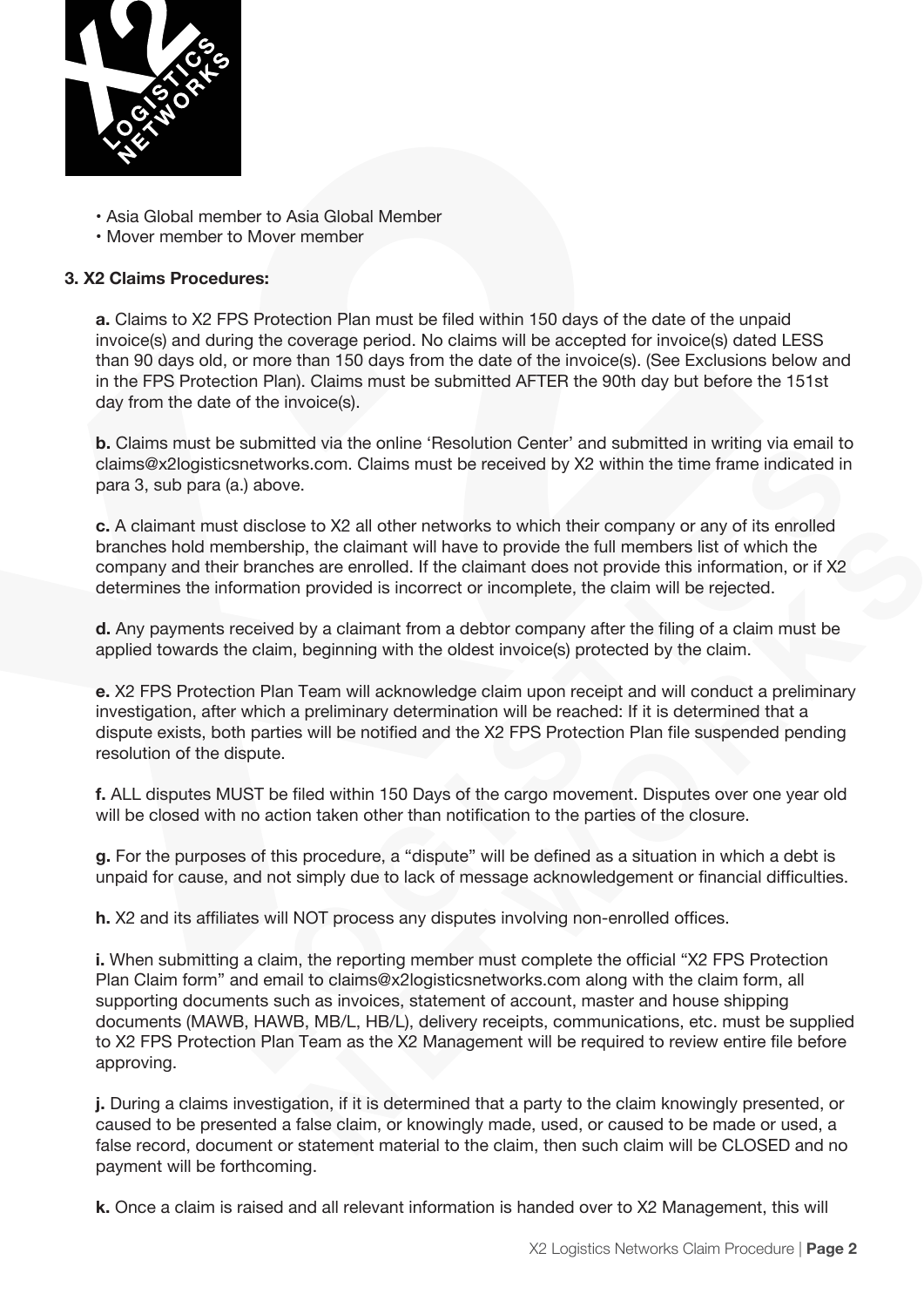

result in immediate suspension of the debtor during the investigation period.

**l.** If the X2 management approves the claim, then X2 reserves the right to terminate membership of the party against whom the claim is paid and notify all other members of the action.

**m.** X2 reserves the right to offset claim amounts against monies due by the claimant to X2, other X2 member companies, and any subsidiary company of X2.

**n.** The X2 FPS Protection Plan is allowed 60 days from the original filing date of the claim to investigate the claim and attempt to effect closure of the claim between the parties involved. This 60 day period shall be exclusive of time spent in the mediation or arbitration process.

#### **4. Exclusions:**

The following transactions and losses are specifically excluded from coverage under the plan:

**a.** Payment for the cost of the cargo, lost or damaged cargo, or cargo containers, or any cost associated with the destruction of cargo.

**b.** Losses resulting from the failure to obtain a properly endorsed original bill of lading or from the failure to obtain a proper bank release of cargo.

**c.** Payment for losses that are otherwise covered by Errors and Omissions Insurance, or any other insurance coverage.

**d.** Losses suffered by non-members or the clients of a member.

**e.** Losses resulting from currency exchange fluctuations.

**f.** Any loss resulting from any measure or decision of national, regional or local authorities in any country that result in confiscation or seizure of merchandise.

**g.** Losses resulting from any political event, economic difficulty or legislative measure that prevent or delay the transfer of payments.

**h.** Losses resulting from war, rebellion, hostilities, riot, civil commotion and natural disasters.

**i.** Subsequent losses after a claim is filed resulting from continuation of business between a member company filing the claim and the member company identified as debtor in the claim, during the pendency of the claim.

**j.** Losses resulting from demurrage, storage, detention charges, fines, penalties, duties, taxes, or similar levies.

**k.** Coverage for any losses wherein either or both members either knowingly or should have known that the movement, contents, or other aspects of the transaction were illegal or otherwise circumscribed by either the importing or exporting countries laws.